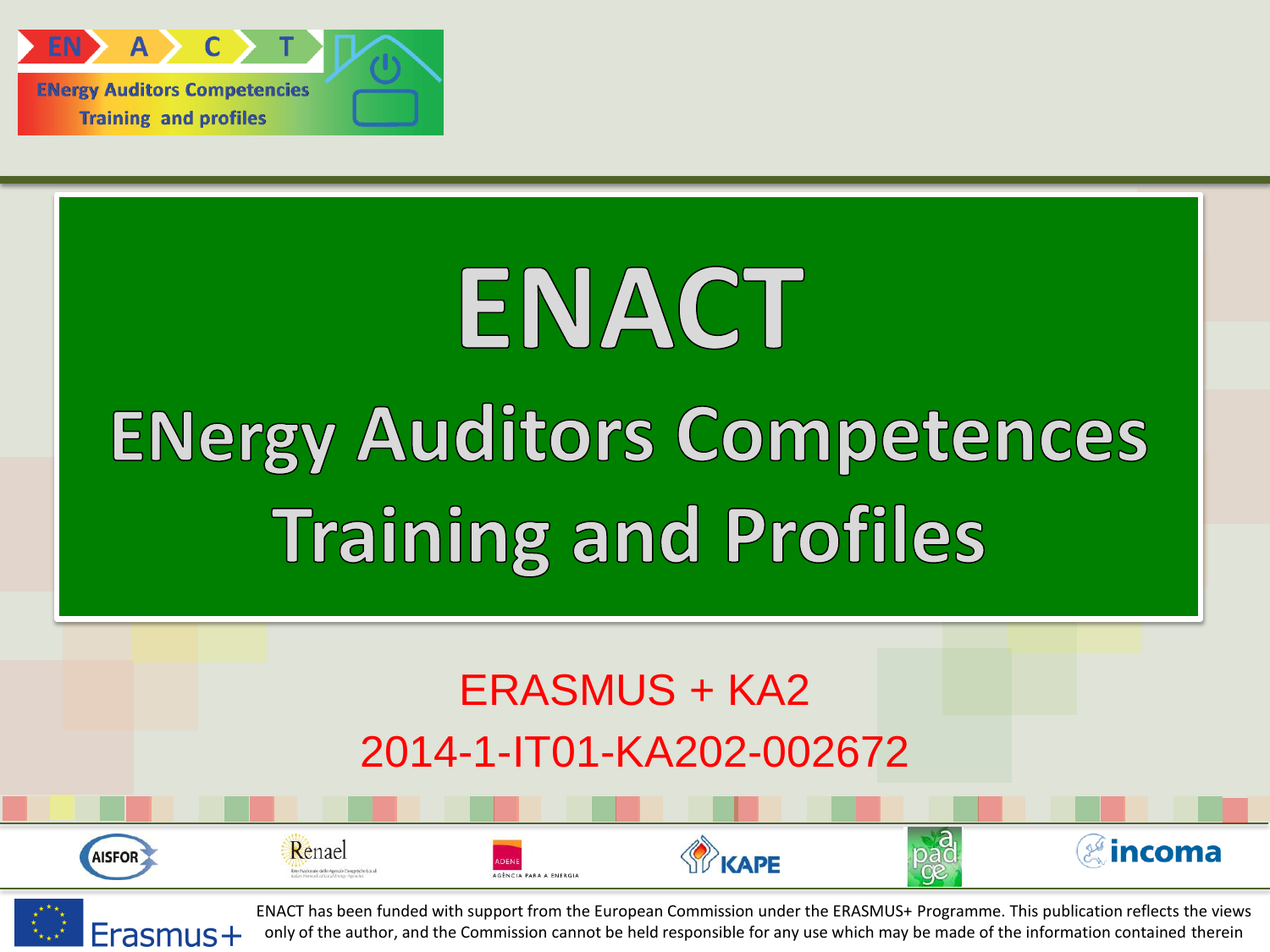

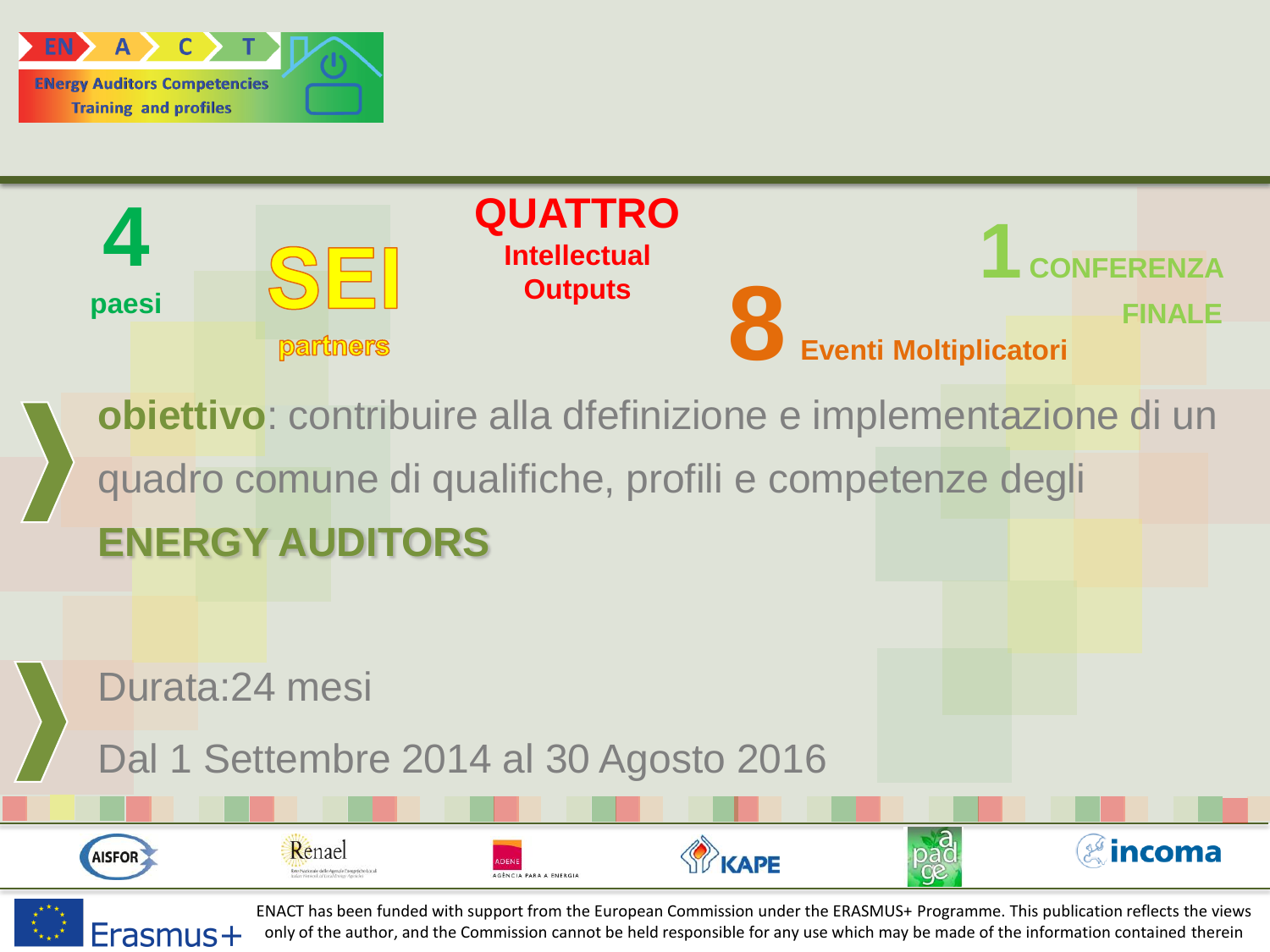

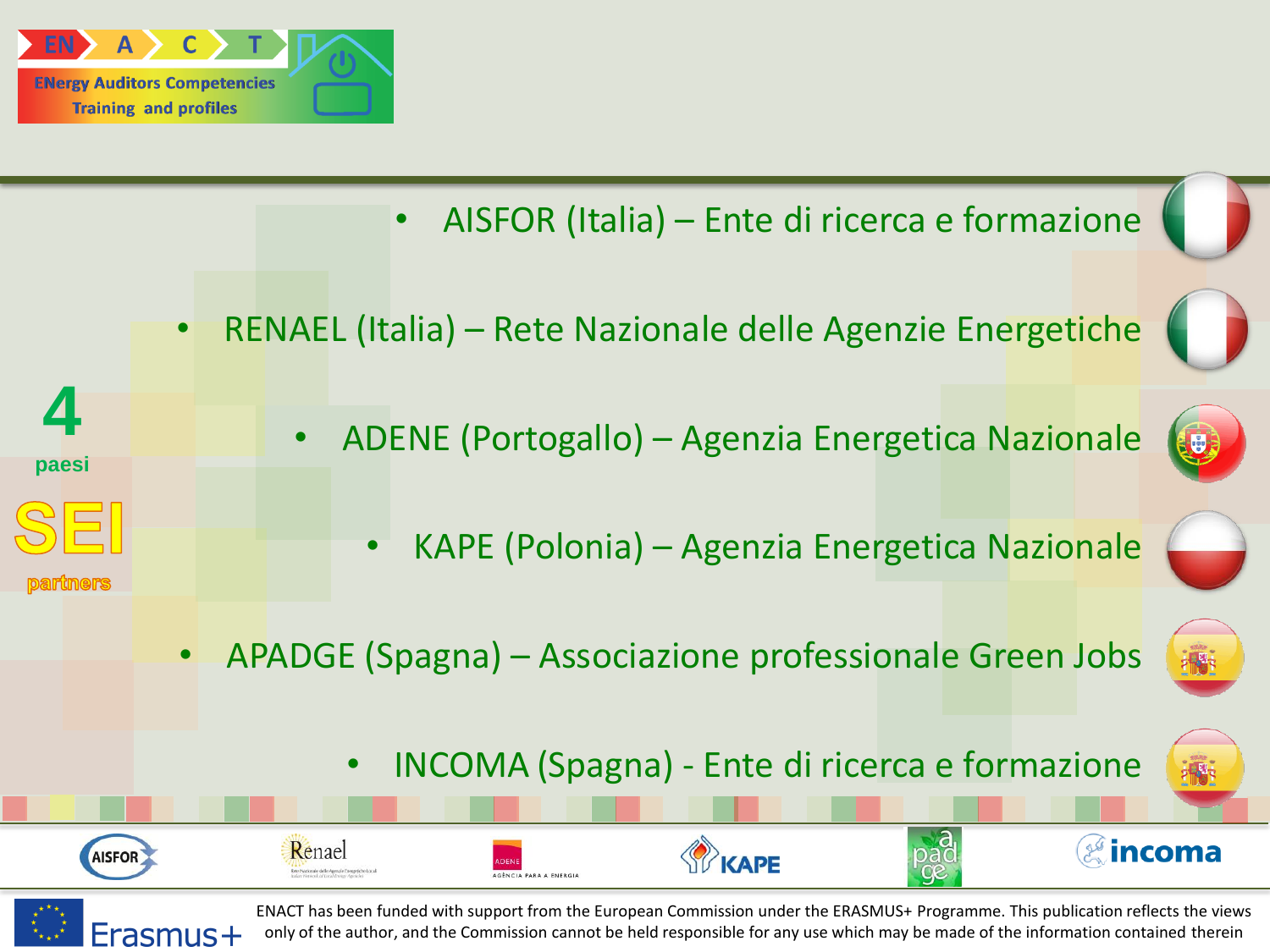

|                                                 | <b>Energy Auditors - Competenze e profilo</b><br>professionale |
|-------------------------------------------------|----------------------------------------------------------------|
| <b>O2</b>                                       | Programma e risorse di formazione                              |
| 03                                              | Il sistema integrato ENACT                                     |
| 04                                              | <b>Raccomandazioni ENACT</b>                                   |
| Renael<br>incoma<br><b>AISFOR</b><br><b>APF</b> |                                                                |

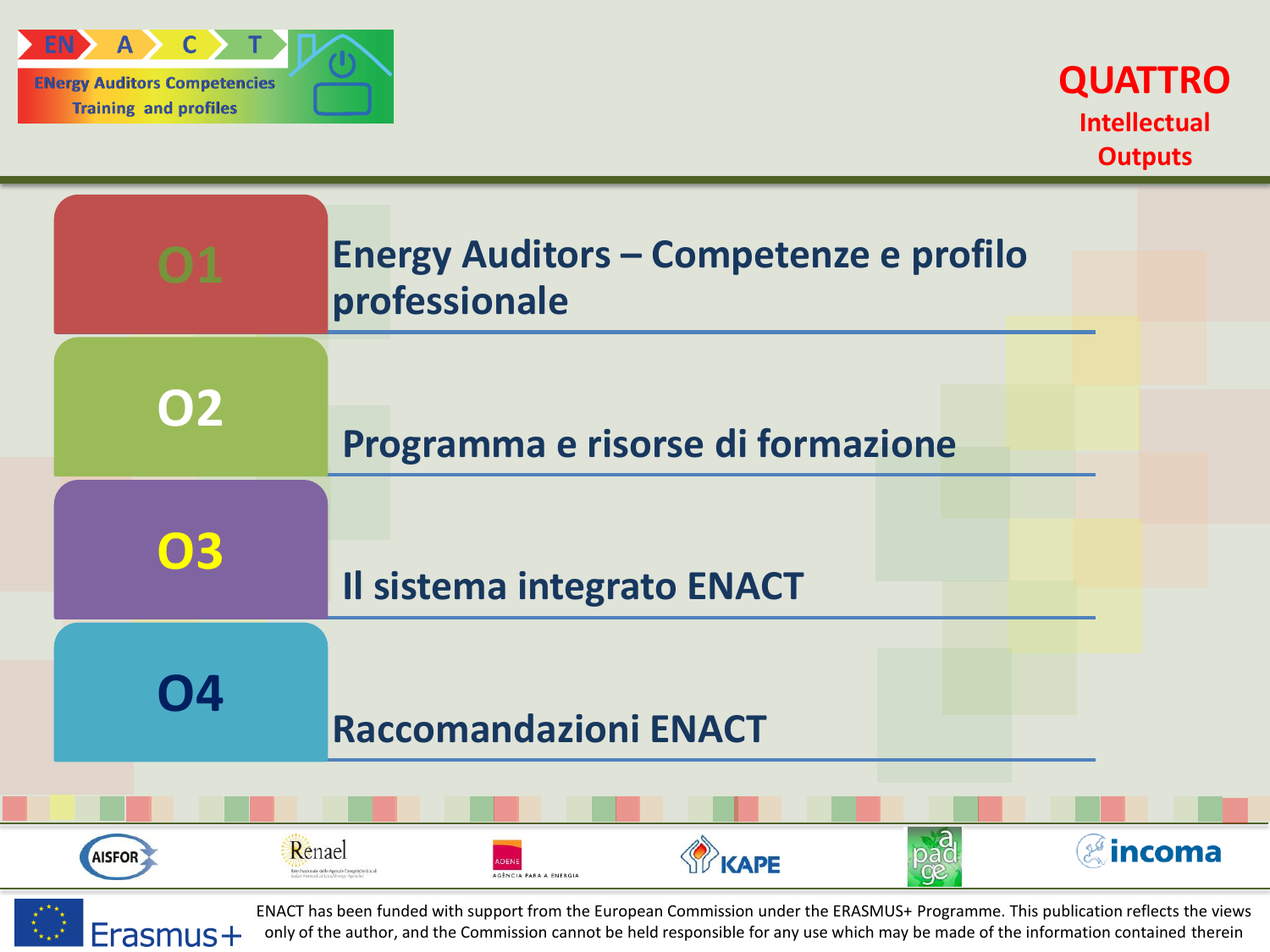



Erasmus+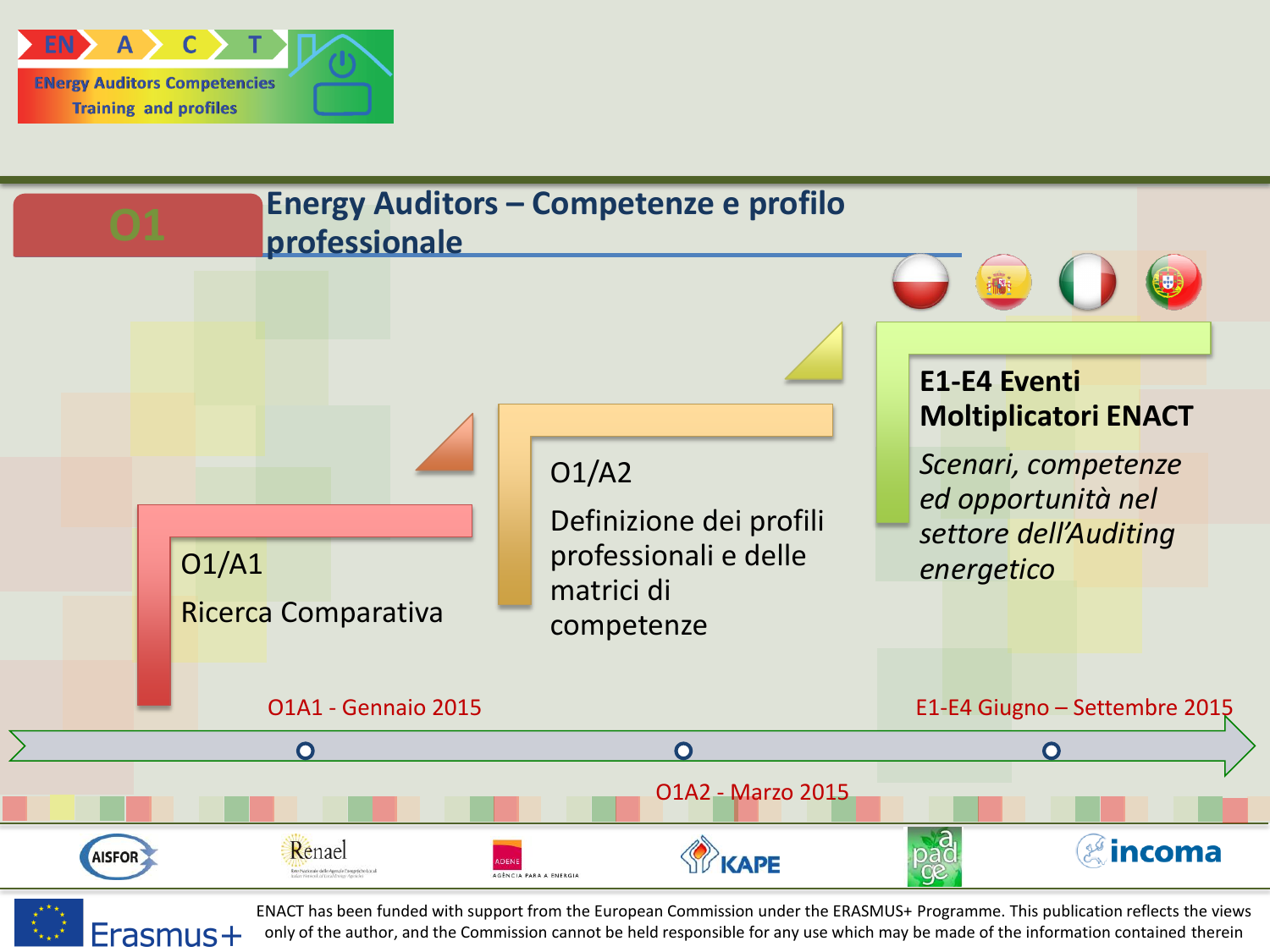

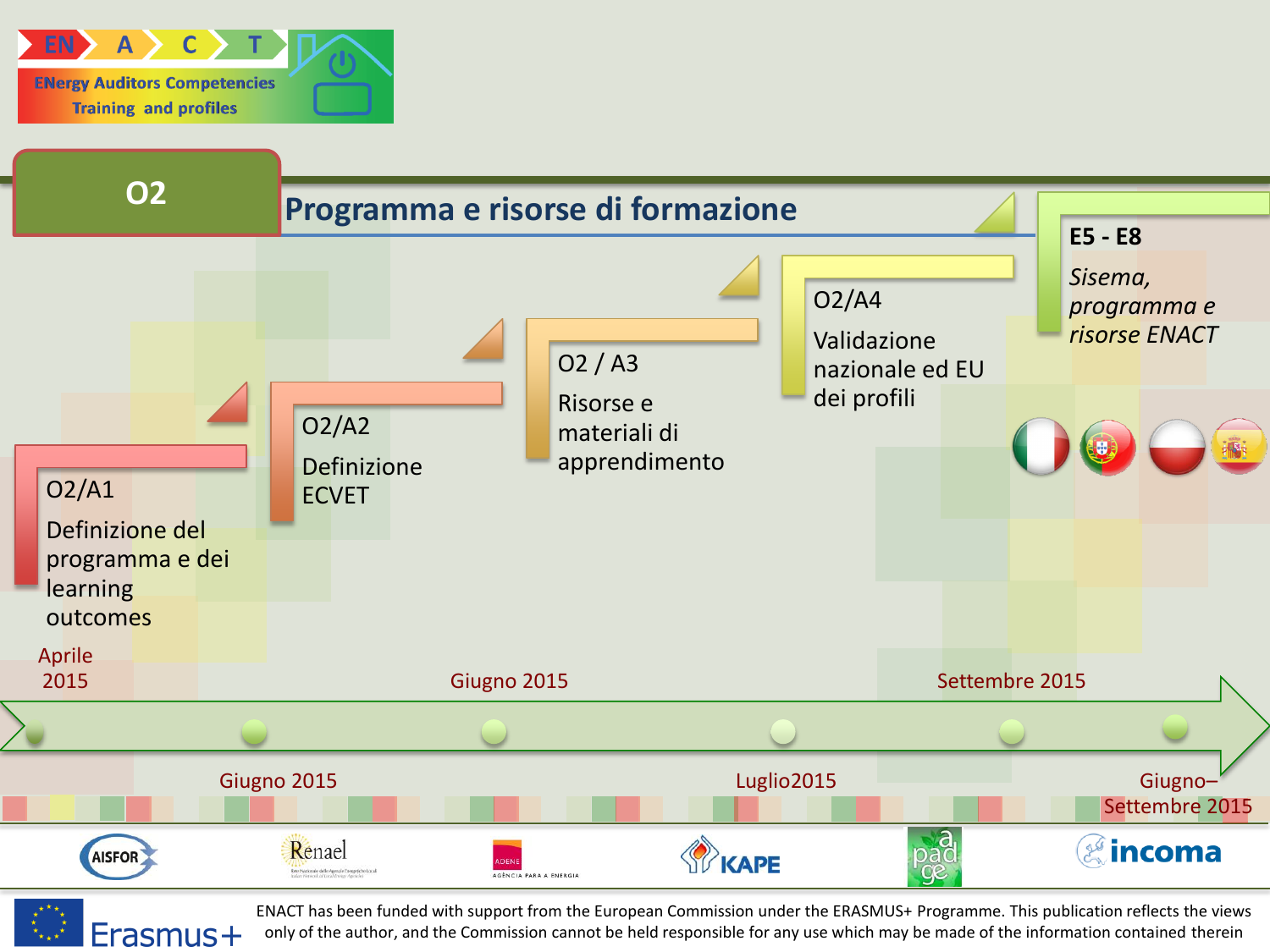



Erasmus+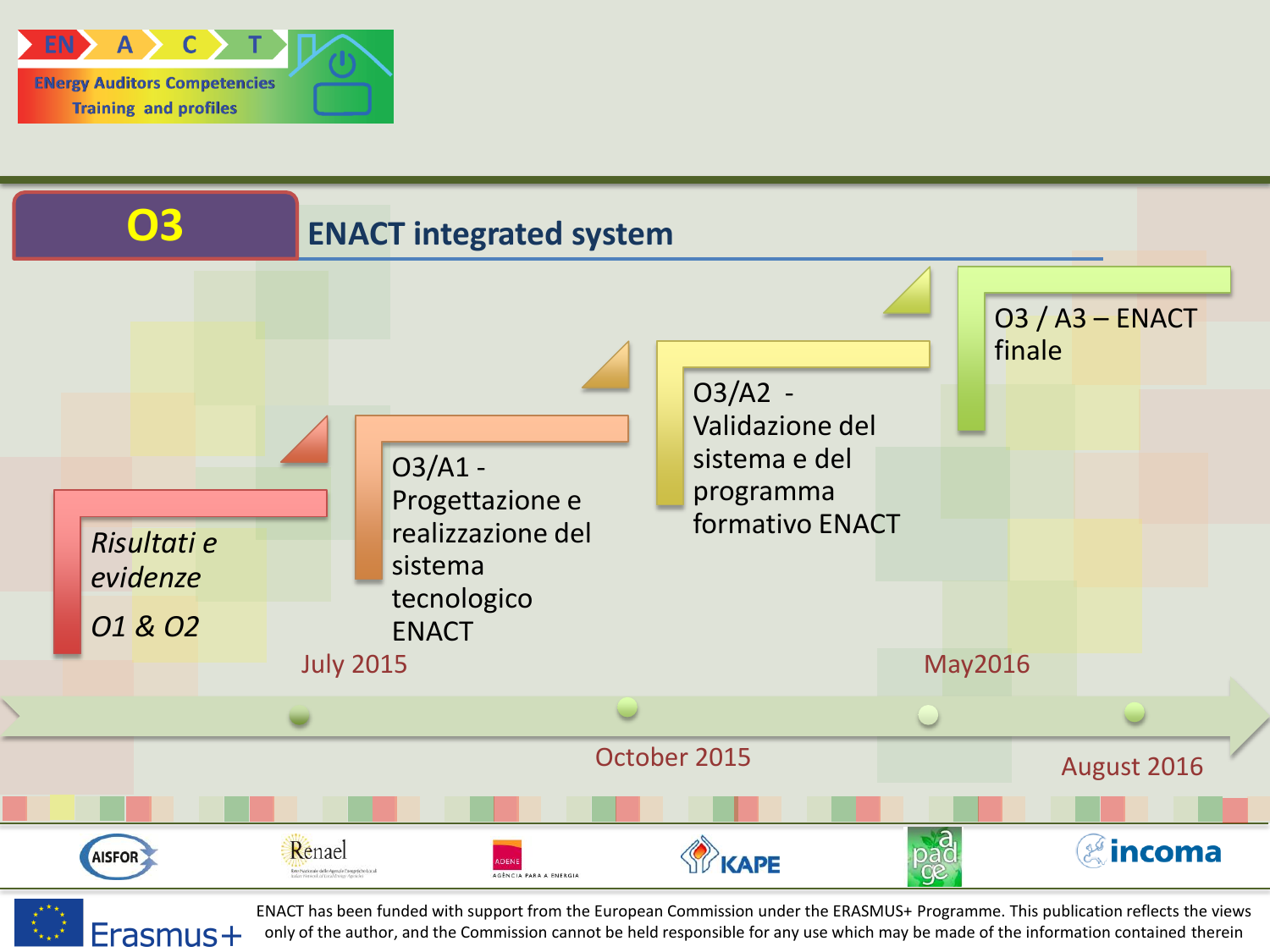

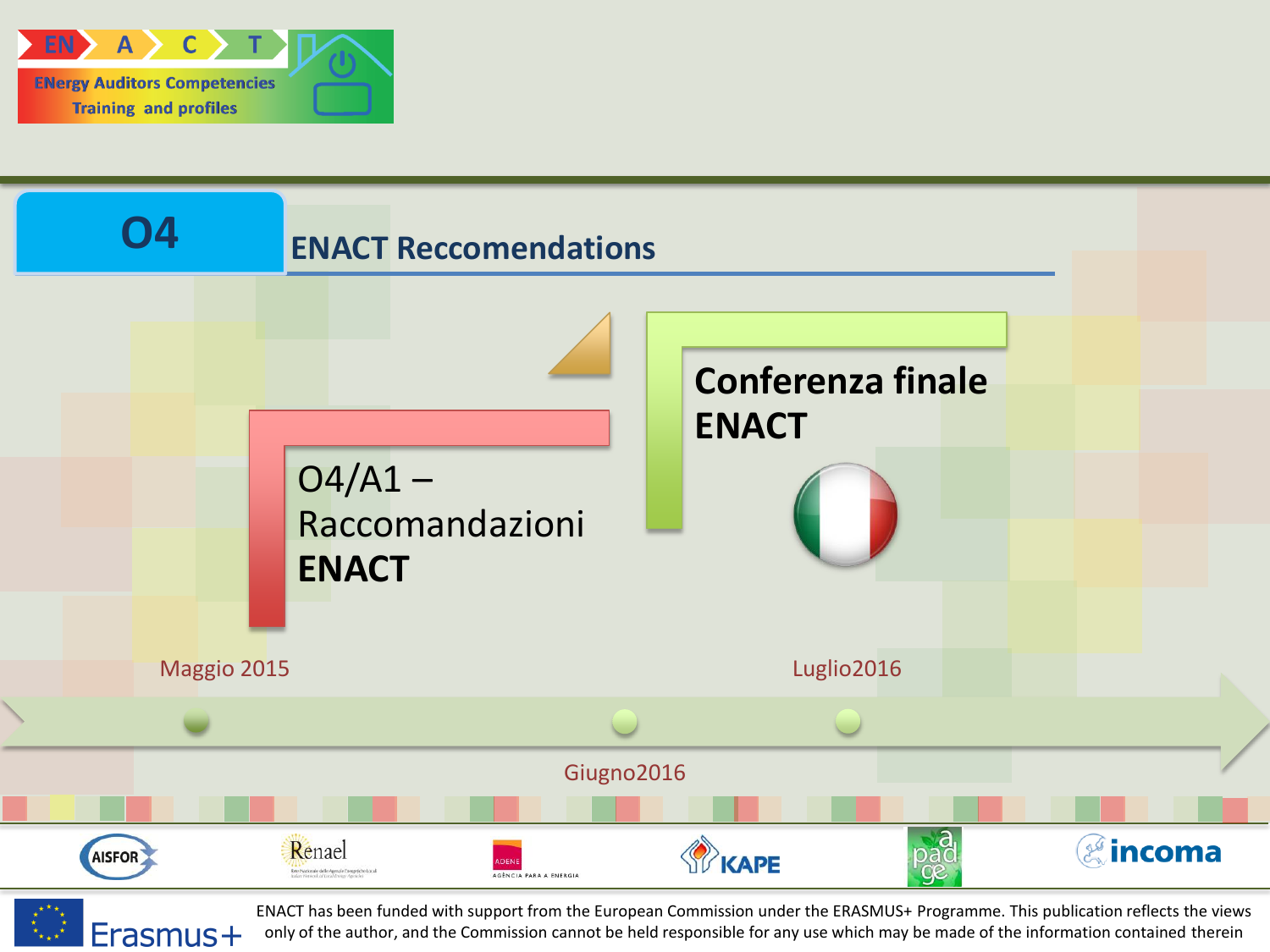



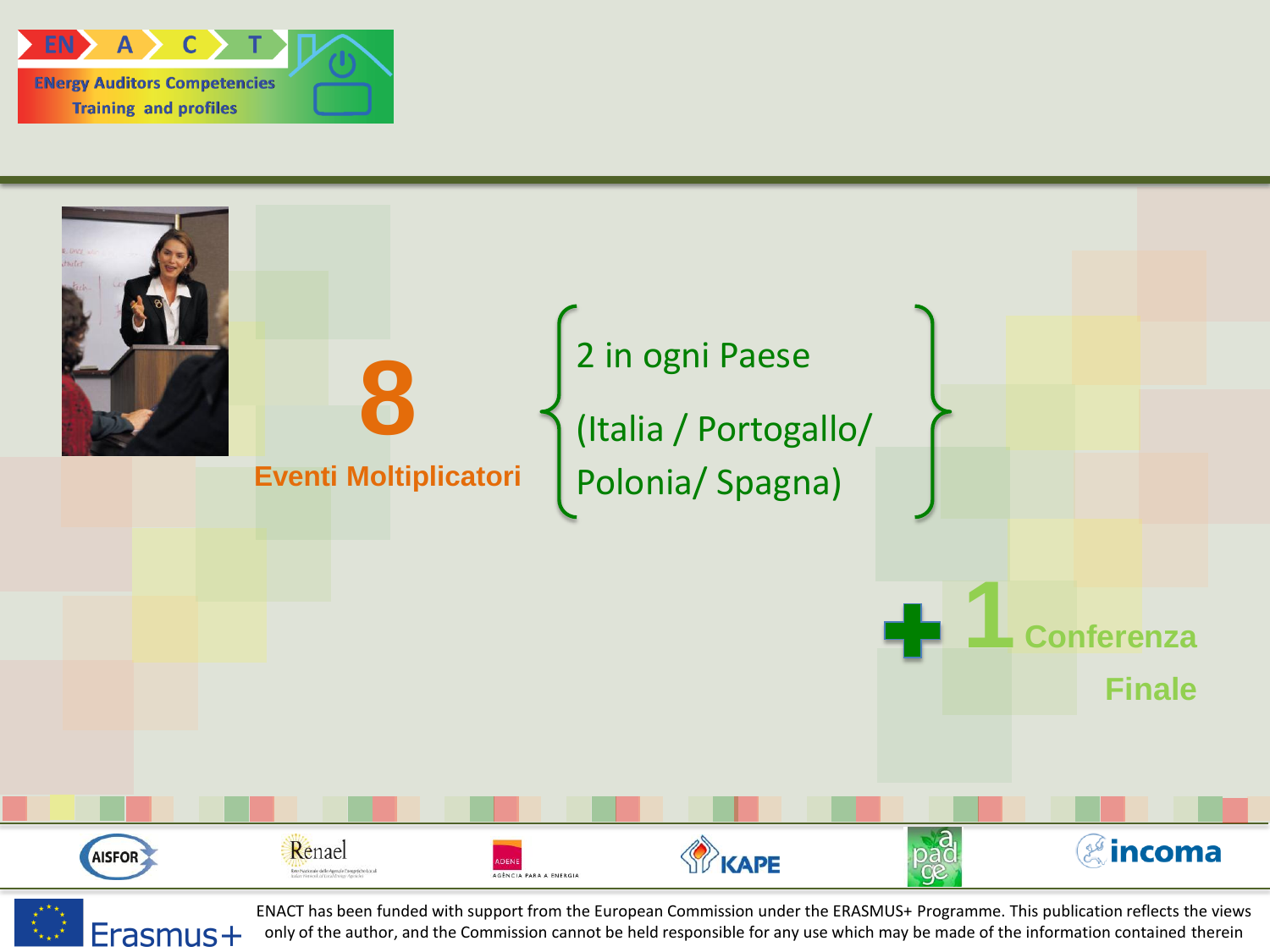